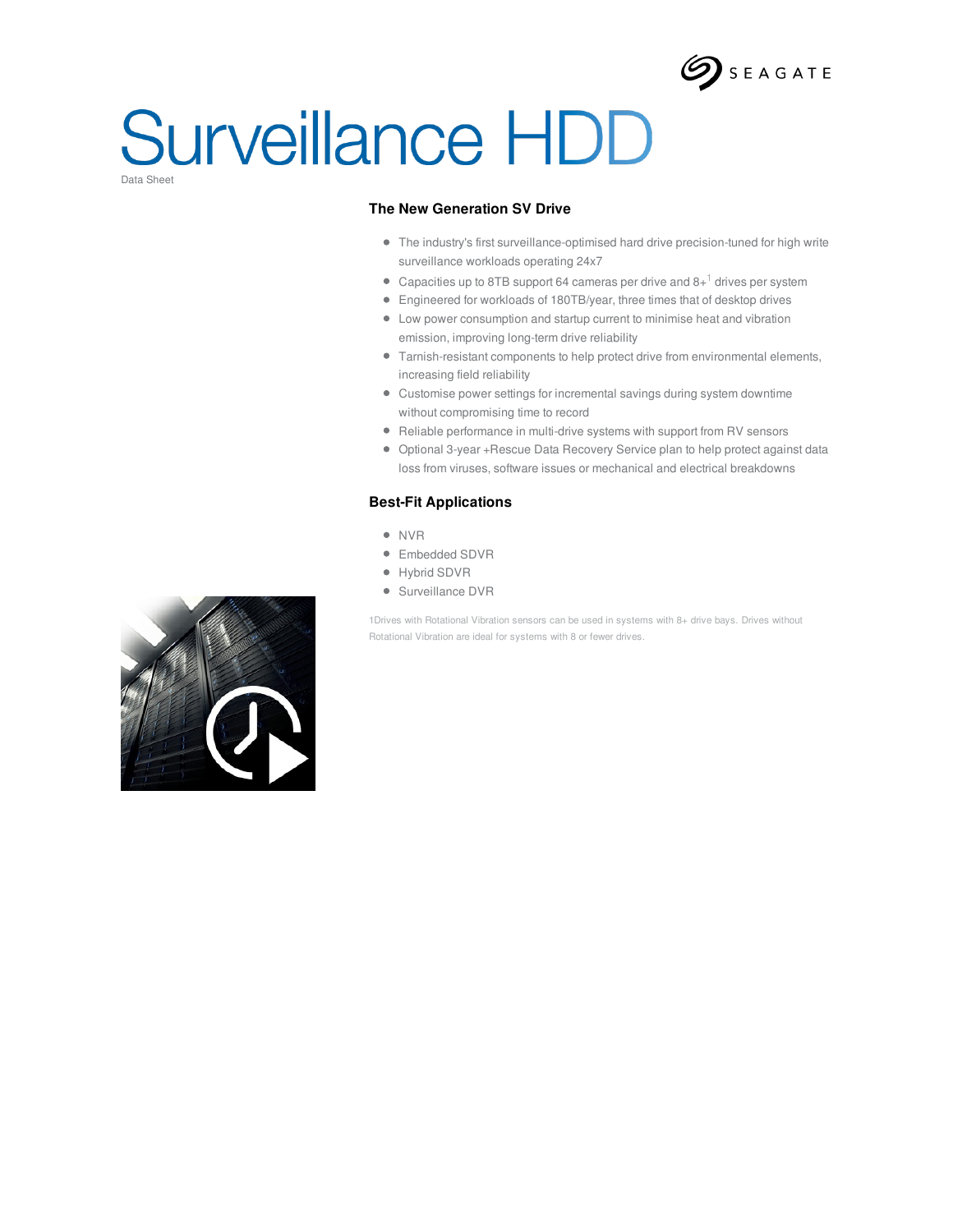

# Surveillance HDD



| Specifications                                 | Surveillance HDD  |                   |                   |                    |                    |                    |                 |  |
|------------------------------------------------|-------------------|-------------------|-------------------|--------------------|--------------------|--------------------|-----------------|--|
| Capacity                                       | 8TB               | 6TB               | 5TB               | 4TB                | 3TB                | 2TB                | 1TB             |  |
| <b>Standard Model Numbers</b>                  | ST8000VX0002      | ST6000VX0001      | ST5000VX0001      | ST4000VX000        | ST3000VX006        | ST2000VX003        | ST1000VX001     |  |
| +Rescue Model Numbers                          | ST8000VX0012      | ST6000VX0011      | ST5000VX0011      | ST4000VX002        | ST3000VX005        | ST2000VX005        | ST1000VX003     |  |
| Interface                                      | SATA 6Gb/s        | SATA 6Gb/s        | SATA 6Gb/s        | SATA 6Gb/s         | SATA 6Gb/s         | SATA 6Gb/s         | SATA 6Gb/s      |  |
| Cache                                          | 256 MB            | 128 MB            | 128 MB            | 64 MB              | 64 MB              | 64 MB              | 64 MB           |  |
| <b>Bytes per Sector</b>                        | 4096              | 4096              | 4096              | 4096               | 4096               | 4096               | 4096            |  |
| Performance                                    |                   |                   |                   |                    |                    |                    |                 |  |
| R/V (Rotational Vibration) Sensor              | Yes               | Yes               | Yes               | Yes                | No                 | No                 | No              |  |
| Drive bays supported                           | $8+$              | $8+$              | $8+$              | $8+$               | 1 to 8             | $1$ to $8$         | 1 to 8          |  |
| <b>Cameras Supported</b>                       | Up to 64          | Up to 64          | Up to 64          | Up to 64           | Up to 64           | Up to 64           | Up to 64        |  |
| Max Sustainable Transfer Rate                  | 230MB/s           | 180MB/s           | 180MB/s           | 180MB/s            | 180MB/s            | 180MB/s            | 180MB/s         |  |
| +Rescue Data Recovery Service                  |                   |                   |                   |                    |                    |                    |                 |  |
| 3-Year Option With +Rescue Model               | Yes               | Yes               | Yes               | Yes                | Yes                | Yes                | Yes             |  |
| Voltage                                        |                   |                   |                   |                    |                    |                    |                 |  |
| Voltage Tolerance, Inc. Noise (5V)             | ±5%               | ±5%               | ±5%               | ±5%                | ±5%                | ±5%                | ±5%             |  |
| Voltage Tolerance, Inc. Noise (12V)            | ±10%              | ±10%              | ±10%              | ±10%               | ±10%               | ±10%               | ±10%            |  |
| Power Management                               |                   |                   |                   |                    |                    |                    |                 |  |
| Startup Power (12V, A)                         | 1.8               | 1.8               | 1.8               | 1.8                | 1.8                | 1.8                | 1.8             |  |
| Average Operating Power                        | 9 W               | 9 W               | 9 W               | 5.6 W              | 5.6 W              | 5.6 W              | 5.6 W           |  |
| Idling Average (W)                             | 7.6 W             | 7.2 W             | 7.2 W             | 4 W                | 4 W                | 4 W                | 4 W             |  |
| Standby Mode                                   | 0.6 W             | 0.6W              | 0.6W              | 0.5W               | 0.5W               | 0.5W               | 0.5W            |  |
| Sleep Mode                                     | 0.6W              | 0.6W              | 0.6W              | 0.5W               | 0.5W               | 0.5W               | 0.5W            |  |
| Environmental/Temperature                      |                   |                   |                   |                    |                    |                    |                 |  |
| Operating (ambient, min)                       | $5^{\circ}$ C     | 5°C               | $5^{\circ}$ C     | $0^{\circ}C$       | $0^{\circ}C$       | $0^{\circ}C$       | $0^{\circ}C$    |  |
| Operating (drive case, max)                    | 70°C              | 70°C              | 70°C              | 70 °C              | 70°C               | 70 °C              | 75°C            |  |
| Non-operating (ambient, min)                   | $-40 °C$          | -40°C             | $-40^{\circ}$ C   | $-40^{\circ}$ C    | $-40^{\circ}$ C    | $-40^{\circ}$ C    | -40 °C          |  |
| Non-operating (ambient, max)                   | $70^{\circ}$ C    | 70 °C             | 70 °C             | $70^{\circ}$ C     | 70 °C              | $70^{\circ}$ C     | 70°C            |  |
| Reliability                                    |                   |                   |                   |                    |                    |                    |                 |  |
| <b>Tarnish Resistant</b>                       | Yes               | Yes               | Yes               | Yes                | <b>No</b>          | No                 | <b>No</b>       |  |
| Load/Unload Cycles                             | 300,000           | 300,000           | 300,000           | 300,000            | 300,000            | 300,000            | 300,000         |  |
| Non-recoverable Read Errors per Bits Read, Max | 1 per 10E15       | 1 per 10E15       | 1 per 10E15       | 1 per 10E14        | 1 per 10E14        | 1 per 10E14        | 1 per 10E14     |  |
| MTBF (Hours)                                   | 1,000,000 hr      | 1,000,000 hr      | 1,000,000 hr      | 1,000,000 hr       | 1,000,000 hr       | 1,000,000 hr       | 1,000,000 hr    |  |
| Power-on Hours                                 | 8,760             | 8,760             | 8,760             | 8,760              | 8,760              | 8,760              | 8,760           |  |
| Warranty, Limited (years)                      | 3                 | 3                 | 3                 | 3                  | 3                  | 3                  | 3               |  |
| Physical                                       |                   |                   |                   |                    |                    |                    |                 |  |
| Height (mm/in)                                 | 26.11 mm/1.028 in | 26.11 mm/1.028 in | 26.11 mm/1.028 in | 26.11 mm/1.028 in  | 26.11 mm/1.028 in  | 26.11 mm/1.028 in  | 20 mm/0.787 in  |  |
| Width (mm/in, max)                             | 101.85 mm/4.01 in | 101.85 mm/4.01 in | 101.85 mm/4.01 in | 101.6 mm/4 in      | 101.6 mm/4 in      | 101.6 mm/4 in      | 101.85 mm/4 in  |  |
| Depth (mm/in, max)                             | 147 mm/5.878 in   | 147 mm/5.878 in   | 147 mm/5.878 in   | 146.99 mm/5.787 in | 146.99 mm/5.787 in | 146.99 mm/5.787 in | 147 mm/5.787 in |  |
| Weight (lb/g)                                  | 780 g/1.72 lb     | 780 g/1.72 lb     | 780 g/1.54 lb     | 610 g/1.345 lb     | 610 g/1.38 lb      | 610 g/1.18 lb      | 400 g/0.92 lb   |  |
| Carton Unit Quantity                           | 20                | 20                | 20                | 20                 | 20                 | 20                 | 25              |  |
| Cartons per Pallet / Cartons per Layer         | 40/8              | 40/8              | $40/8$            | 40/8               | 40/8               | 40/8               | 40/8            |  |

1 Product will ship with tarnish-resistant components in early 2016. 2 Load/Unload tested to 600,000 cycles.